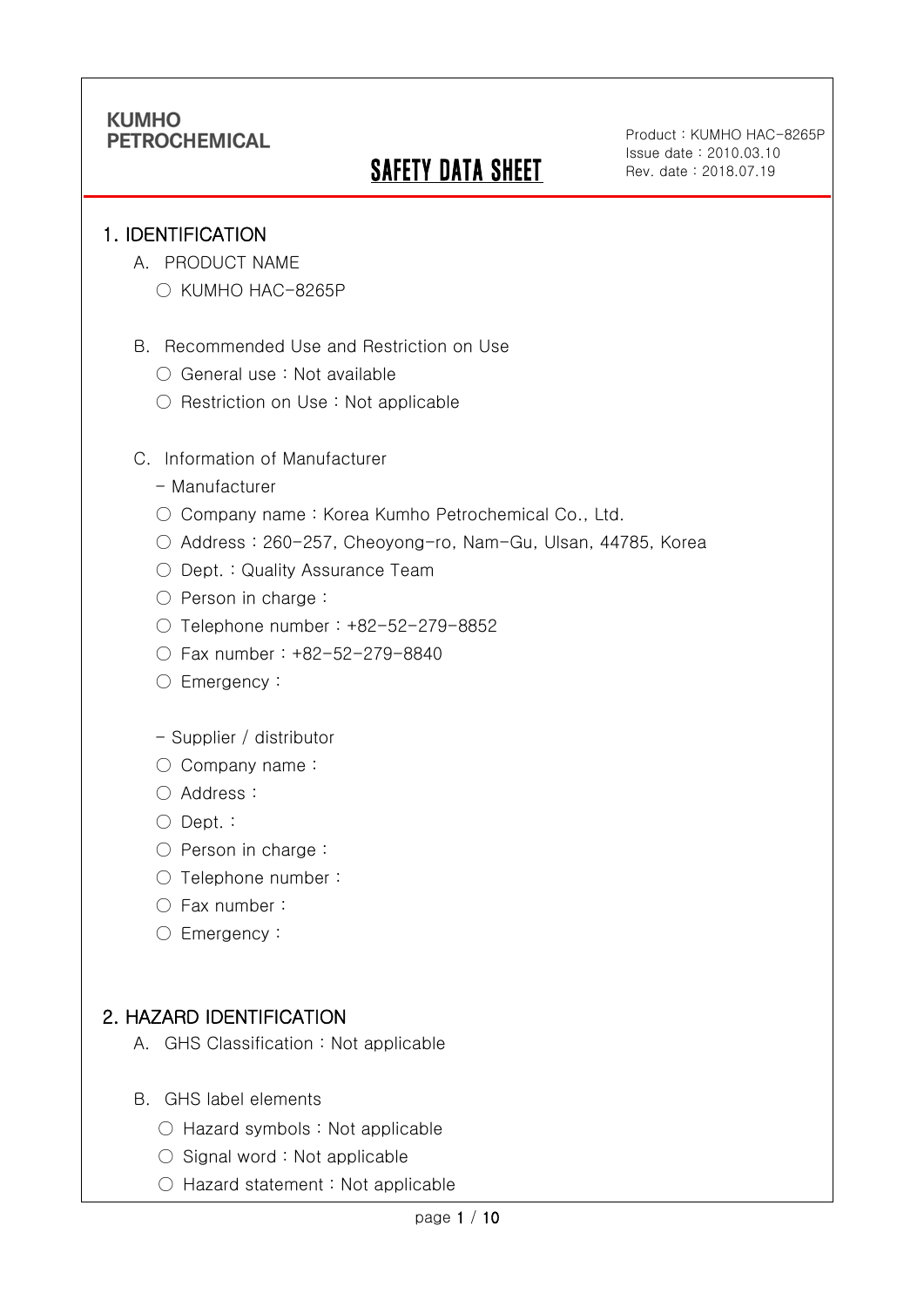Ī

# **SAFETY DATA SHEET**

Product : KUMHO HAC-8265P Issue date : 2010.03.10 Rev. date : 2018.07.19

○ Precautionary statements : Not applicable

C. Other hazards which do not result in classification :

- NFPA rating: (0~4 steps) : Health=0, Flammability=0, Reactivity=0

### 3. COMPOSITION/INFORMATION ON INGREDIENTS

| Chemical name                   | CAS No./ECL No./EINECS No. | $Contents$ %) |
|---------------------------------|----------------------------|---------------|
| Acrylonitrile-Butadiene-Styrene | 9003-56-9/KE-29398/-       | $20 - 65$     |
| Polycarbonate                   | $24936 - 68 - 3/-/-$       | $35 - 80$     |
| Additives                       | Proprietary                | $0 - 2$       |

※ Reference No. : ECL(Registration number of Korean Existing Chemical List) EINECS(Registration number of Europe Existing Chemical List)

### 4. FIRST-AID MEASURES

- A. Eye Contact :
	- Immediately flush eyes with plenty of water at least 15minutes.
	- If irritation persists, get a doctor's examination.
- B. Skin Contact :
	- Wash the contaminated skin area with running water or soap.
	- Remove contaminated clothing and shoes.
	- If irritation persists, get a doctor's attention.

#### C. Inhalation :

- Intake the water to clean the throat and blow nose to remove the dust.
- Remove victim to fresh air immediately.
- Take Artificial respiration if not breathing.
- Give oxygen if breathing is difficult.
- Get medical attention.
- D. Ingestion: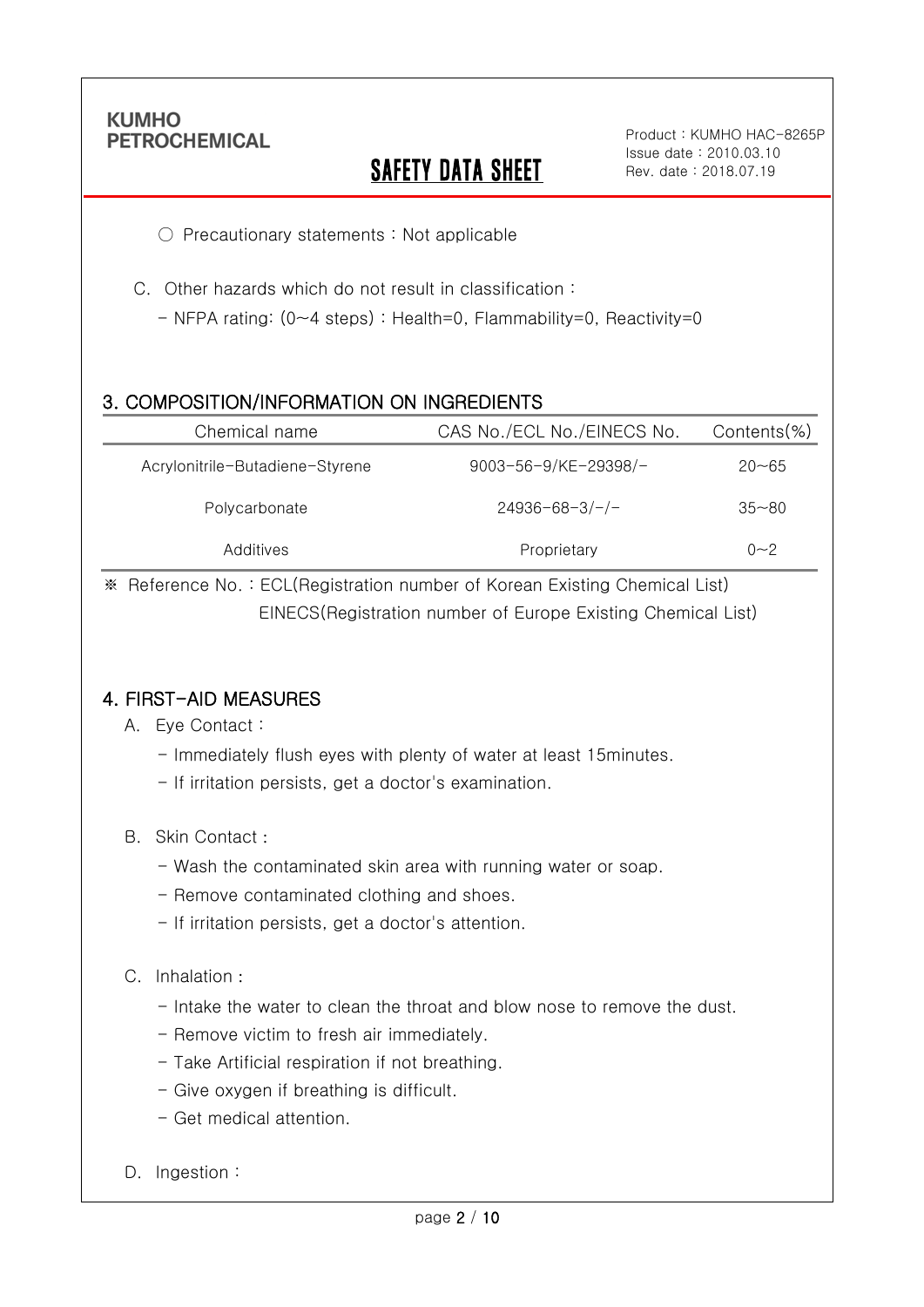Ī

# SAFETY DATA SHEET

Product : KUMHO HAC-8265P Issue date : 2010.03.10 Rev. date : 2018.07.19

- Rinse mouth with water.
- Give large amounts of water to relieve stimulus.
- If irritation or symptoms occurs, get a doctor's examination.
- E. Delay and immediate effects and also chronic effects from short and long term exposure :
	- Steams by plastic processing at high temperature may cause eyes and respiratory irritation.
- F. Notice to Physician :
	- Treatment may vary with condition of victim and specifics of incident.

### 5. FIRE FIGHTING MEASURE

- A. Suitable (Unsuitable) extinguishing media :
	- Extinguishing media : Carbon Dioxide, Water, foam.
	- Unsuitable Extinguishing media : Do not use direct water.
	- $\circlearrowright$  Large fire : Water spray, regular foam
- B. Specific hazards arising from the chemical
	- Combustion :
		- Irritating, corrosive and/or toxic gases may occur by fire.
		- Generate pyrolysis such as carbon dioxide, carbon monoxide and styrene when combustion.
	- Levels of fire hazard :
		- Containers may rupture or explode if exposed.
		- Dust / air mixtures may ignite or explode.
- C. Fire fighting procedures and equipments :
	- Wear appropriate personal protective equipment(see section 8. EXPOSURE CONTROLS/PERSONAL PROTECTION).
	- Avoid inhalation of smoke or gas when fire fighting.
	- Move container from fire area if it can be done without risk.
	- Cool containers with water until well after fire is out.
	- Stay upwind and keep out of low areas.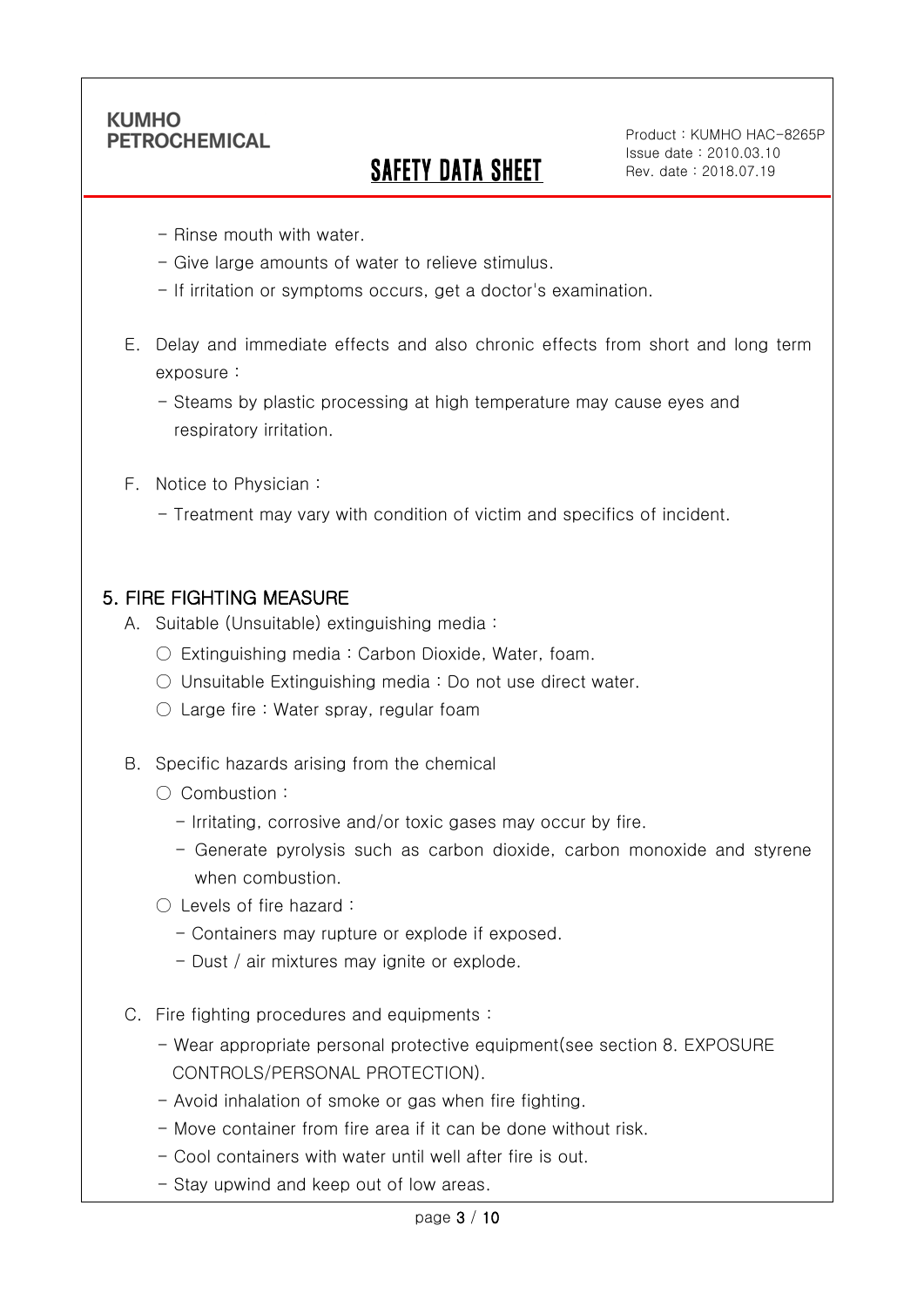Ī

## SAFETY DATA SHEET

Product : KUMHO HAC-8265P Issue date : 2010.03.10 Rev. date : 2018.07.19

- Avoid inhalation of substance itself or combustion.

#### 6. ACCIDENTAL RELEASE MEASURES

- A. Personal Precautions, Protective Equipment and Emergency procedures :
	- Perform in accordance with「See section 8. EXPOSURE CONTROLS / PERSONAL PROTECTION」. Put on appropriate personal protective equipment.
	- Use a way to minimize dust.
	- Avoid contact with eyes and skin.
	- Avoid inhalation of substance itself or combustion.
	- Evacuation against the wind.
	- Keep unauthorized personnel out.
	- Avoid contact with heat, sparks, flame or other ignition sources.
- B. Environmental Precautions
	- Avoid dispersal of spilt material and runoff and contact with waterways, drains and sewers. If large spills, advise emergency services.
- C. Methods and materials for containment and cleaning up :
	- $\bigcirc$  For small spills.
		- Remove all sources of ignition.
		- Suppression occurrence of dust.
		- Appropriate container for disposal of spilled material collected.
		- Ventilate leak areas and clearing leak area.
	- For large spills.
		- Remove all sources of ignition.
		- Suppression occurrence of dust.
		- Avoid entering to sewers or water system.
		- For disposal of spilled material in appropriate containers collected and clear surface.
		- Appropriate container for disposal of spilled material collected.

### 7. HANDLING AND STORAGE

- A. Handling :
	- Perform in accordance with「See section 8. EXPOSURE CONTROLS / PERSONAL PROTECTION」. Put on appropriate personal protective equipment.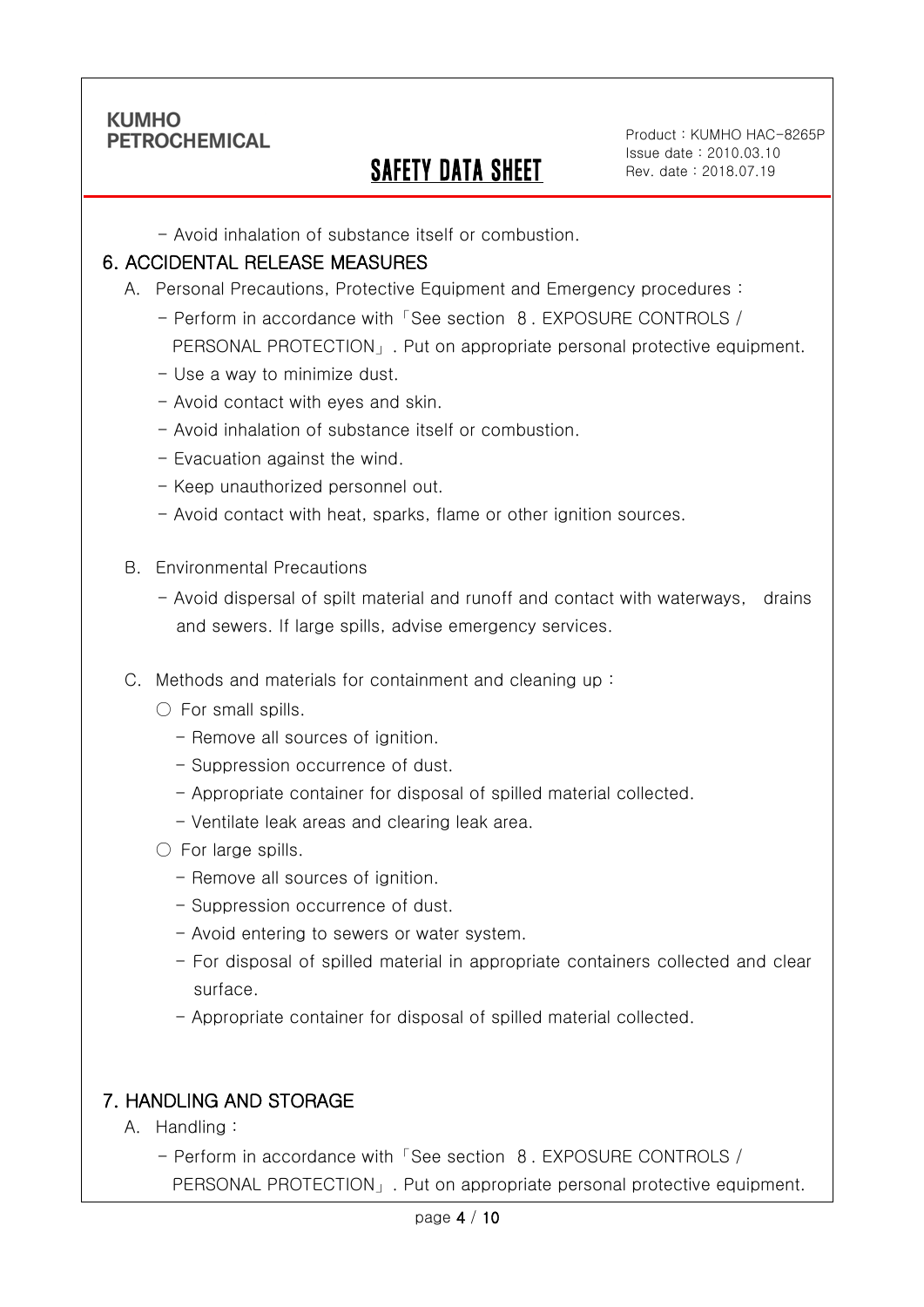Ī

# SAFETY DATA SHEET

Product : KUMHO HAC-8265P Issue date : 2010.03.10 Rev. date : 2018.07.19

- Handle in a well-ventilated place.
- Avoid contact with heat, sparks, flame or other ignition sources.
- Remove all sources of ignition.
- Use all the equipment after the ground.
- Wash thoroughly after handling.
- B. Storage Precautionary Statements :
	- Keep in original container and tightly closed.
	- Do not store where the moisture.
	- Avoid contact with incompatible materials.

#### 8. EXPOSURE CONTROLS/PERSONAL PROTECTION

- A. Exposure limit
	- Exposure limit under ISHL : Not applicable
	- ACGIH : Not applicable
	- Biological exposure limits : Not applicable
- B. Engineering Controls
	- A system of local and/or general exhaust is recommended to keep employee exposures above the Exposure Limits. Local exhaust ventilation is generally preferred because it can control the emissions of the contaminant at its source, preventing dispersion of it into the general work area. The use of local exhaust ventilation is recommended to control emissions near the source.
- C. Personal Protective Equipment :
	- Respiratory Protection : Use the respirator be given official approval by Korea Occupational Safety & Health Agency. Under conditions of frequent use or heavy exposure, Respiratory protection may be needed. Respiratory protection is ranked in order from minimum to maximum. Consider warning properties before use.
		- Dust, mist, fume-purifying respiratory protection
		- Any air-purifying respirator with a corpuscle filter of high efficiency
		- Any respiratory protection with a electromotion fan(for dust, mist, fume-purifying)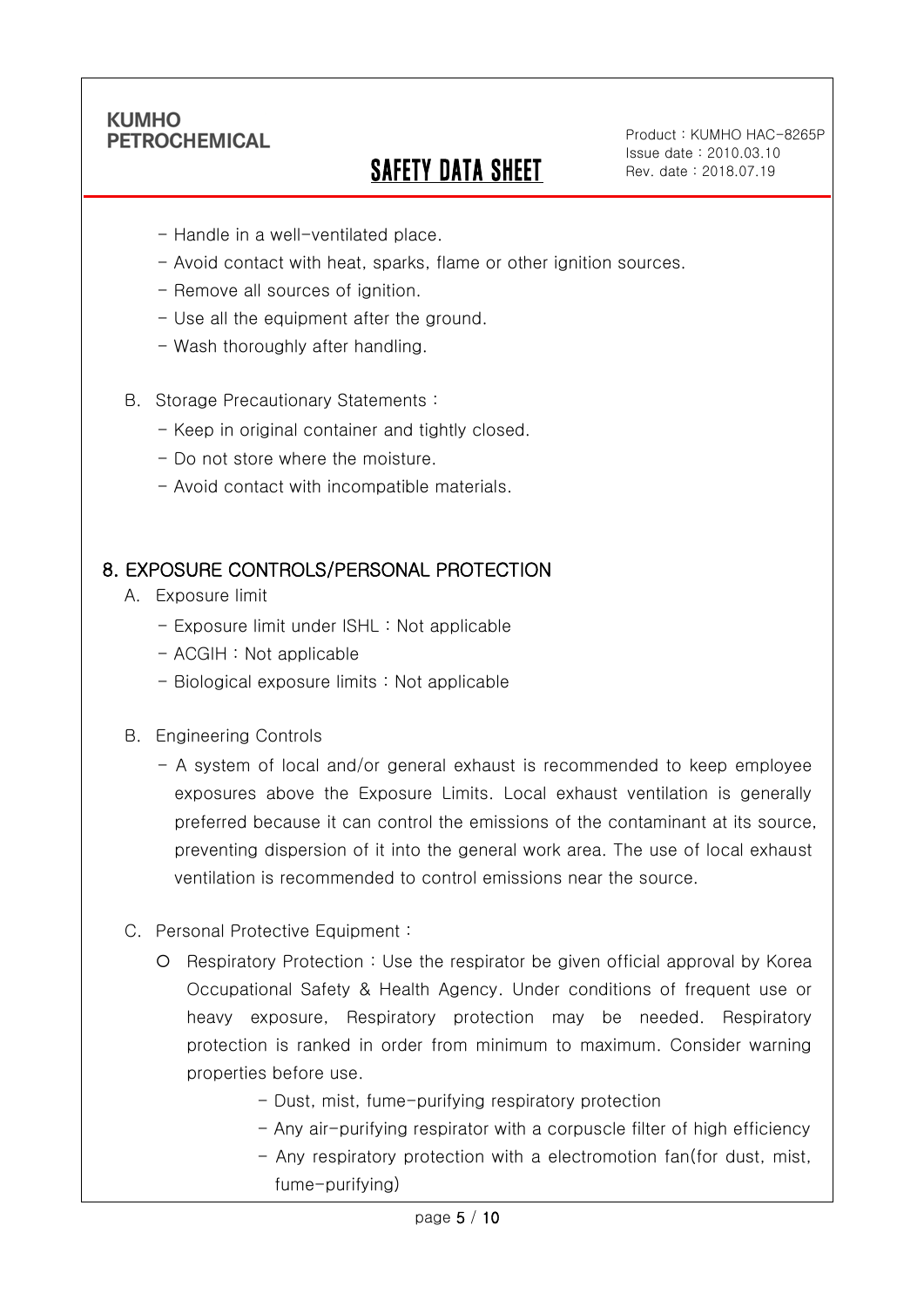Ī

# SAFETY DATA SHEET

Product : KUMHO HAC-8265P Issue date : 2010.03.10 Rev. date : 2018.07.19

- ※ For Unknown Concentration or Immediately Dangerous to Life or Health
	- Self-contained breathing apparatus(pressure-demand or other positive-pressure mode in combination)
- Supplied-air respirator with full facepiece
- Eye Protection : Wear primary eye protection such as splash resistant safety goggles with a secondary protection faceshield. Provide an emergency eye wash station and quick drench shower in the immediate work area.
- Hand Protection : Wear chemical resistant protected gloves if there is hazard potential for direct skin contact. Wear heat resistant protected gloves to withstand the temperature of molten product.
- Body Protection : Wear chemical resistant protected clothing if there is hazard potential for direct contact.

## 9. PHYSICAL AND CHEMICAL PROPERTIES

- A. Appearance : Pellet
- B. Odor : Odorless
- C. Odor threshold : Not available
- D. pH : Not applicable
- E. Melting point/Freezing point : 100~120℃
- F. Initial Boiling Point/Boiling Ranges : Not available
- G. Flash point : Not available
- H. Evapourating Rate : Not applicable
- I. Flammability(solid, gas) : Not available
- J. Upper/Lower Flammability or explosive limits : Not available
- K. Vapour pressure : Not applicable
- L. Solubility : Insoluble
- M. Vapour density(Air=1) : Not applicable
- N. Relative density : 1.10~1.20
- O. Partition coefficient of n-octanol/water : Not available
- P. Autoignition Temperature : 400℃
- Q. Decomposition Temperature : Not available
- R. Viscosity : Not applicable
- S. Molecular weight : Not available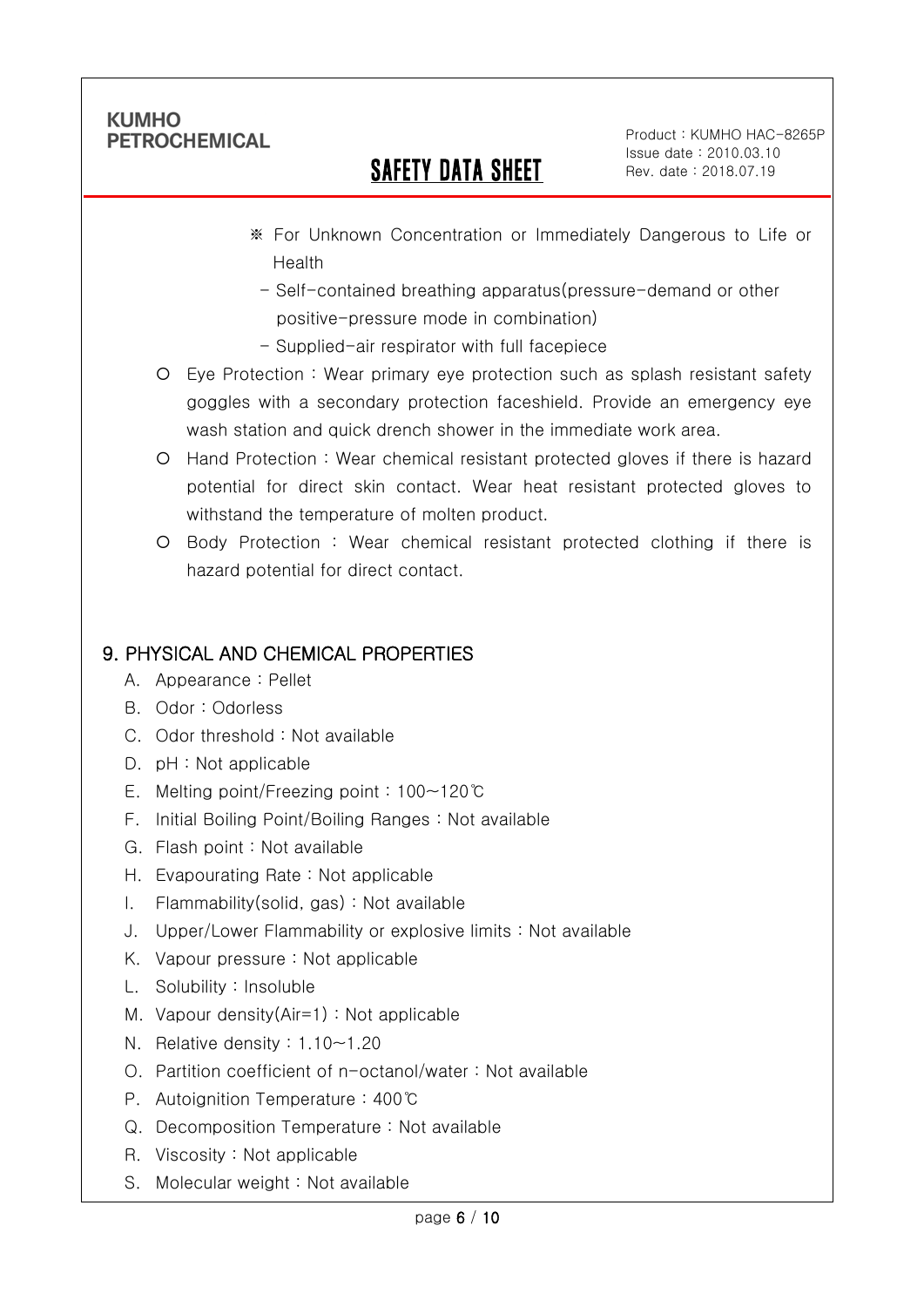# **SAFETY DATA SHEET**

Product : KUMHO HAC-8265P Issue date : 2010.03.10 Rev. date : 2018.07.19

### 10. STABILITY AND REACTIVITY

A. Stability

Ī

- This material is stable under recommended storage and handling conditions
- B. Possibility of Hazardous Reaction
	- Will not occur.

#### C. Conditions to Avoid

- Avoid contact with heat, sparks, flame or other ignition sources.
- D. Materials to Avoid
	- Strong oxidizing agents.
- E. Hazardous Decomposition Products
	- Combustion may cause carbon oxide, nitrogen oxides.

#### 11. TOXOCOLOGICAL INFORMATION

- A. Information on the likely routes of exposure
	- (Respiratory tracts) : Not applicable
	- (Oral) : Not applicable
	- (Eye ∙ Skin) : Not applicable
- B. Delayed and immediate effects and also chronic effects from short and long term exposure
	- Acute toxicity : Not available
	- O Skin corrosion/irritation : Not available
	- $O$  Serious eye damage/irritation : Not available
	- Respiratory sensitization : Not available
	- O Skin sensitization : Not available
	- Carcinogenicity : Not available
	- Germ cell mutagenicity : Not available
	- O Reproductive toxicity : Not available
	- Specific target organ toxicity(single exposure) : Not available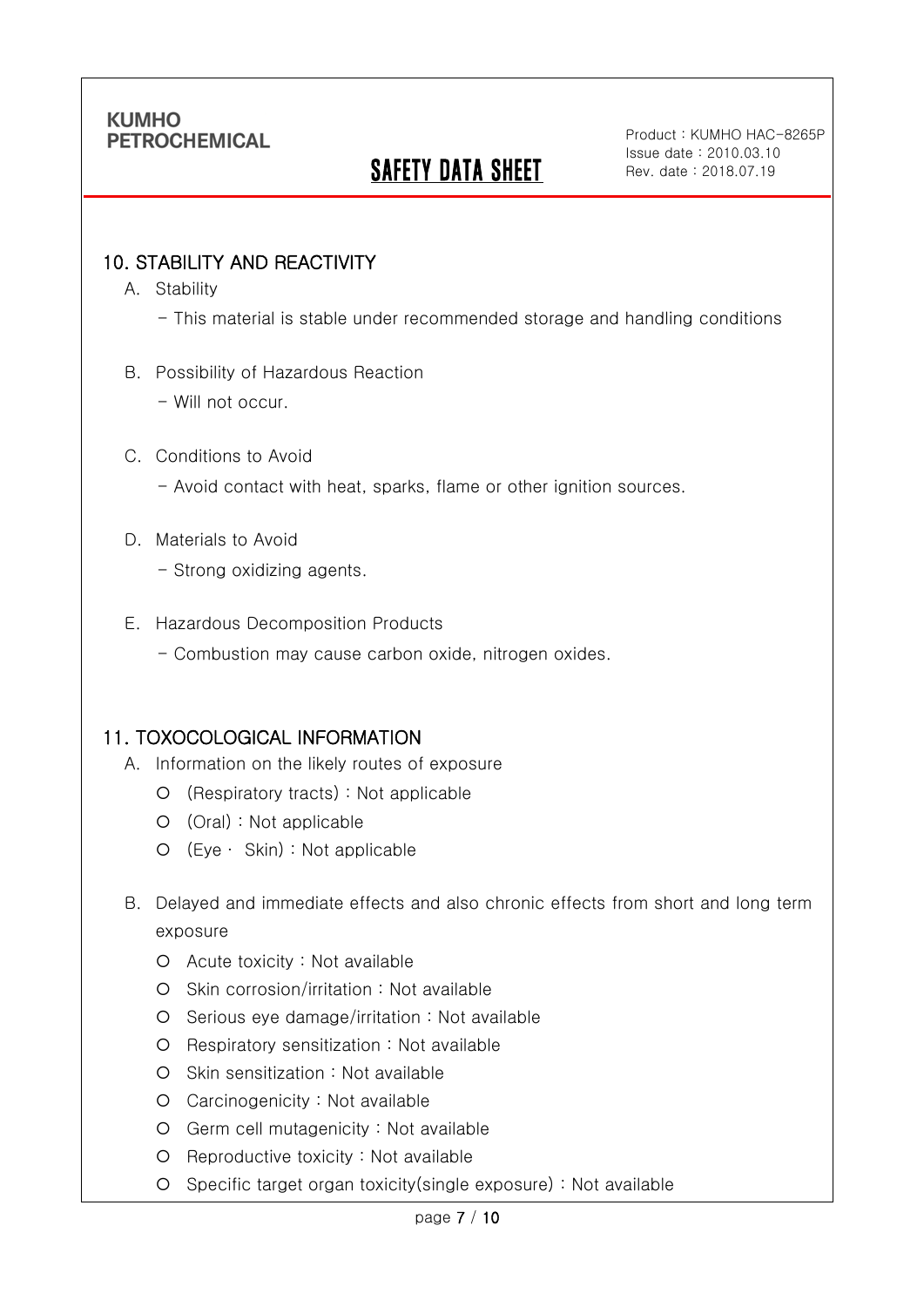Ī

# **SAFETY DATA SHEET**

Product : KUMHO HAC-8265P Issue date : 2010.03.10 Rev. date : 2018.07.19

- Specific target organ toxicity(repeated exposure) : Not available
- Aspiration hazard : Not available
- Chronic effect : Not available
- C. Calculation the classification of the mixture(acute toxicity estimate calculation etc.) : Not applicable

### 12. ECOLOGICAL INFORMATION

A. Ecotoxicity : Not available

B. Persistence and degradability : Not available

C. Bioaccumulative potential : Not available

- D. Mobility in soil : Not available
- E. Other adverse effects : Not available

#### 13. DISPOSAL CONSIDERATION

A. Disposal methods

- The user of this product must properly characterize the waste/container generated from the use of this product in accordance with all applicable federal, state and/or local laws and regulations in order to determine the proper disposal of the waste in accordance with all applicable federal, state and/or local laws and regulations.
- B. Special precautions for disposal :
	- The user of this product must disposal by oneself or entrust to waste disposer or person who other' s waste recycle and dispose, person who establish and operate waste disposal facilities.
	- Dispose of waste in accordance with local regulation.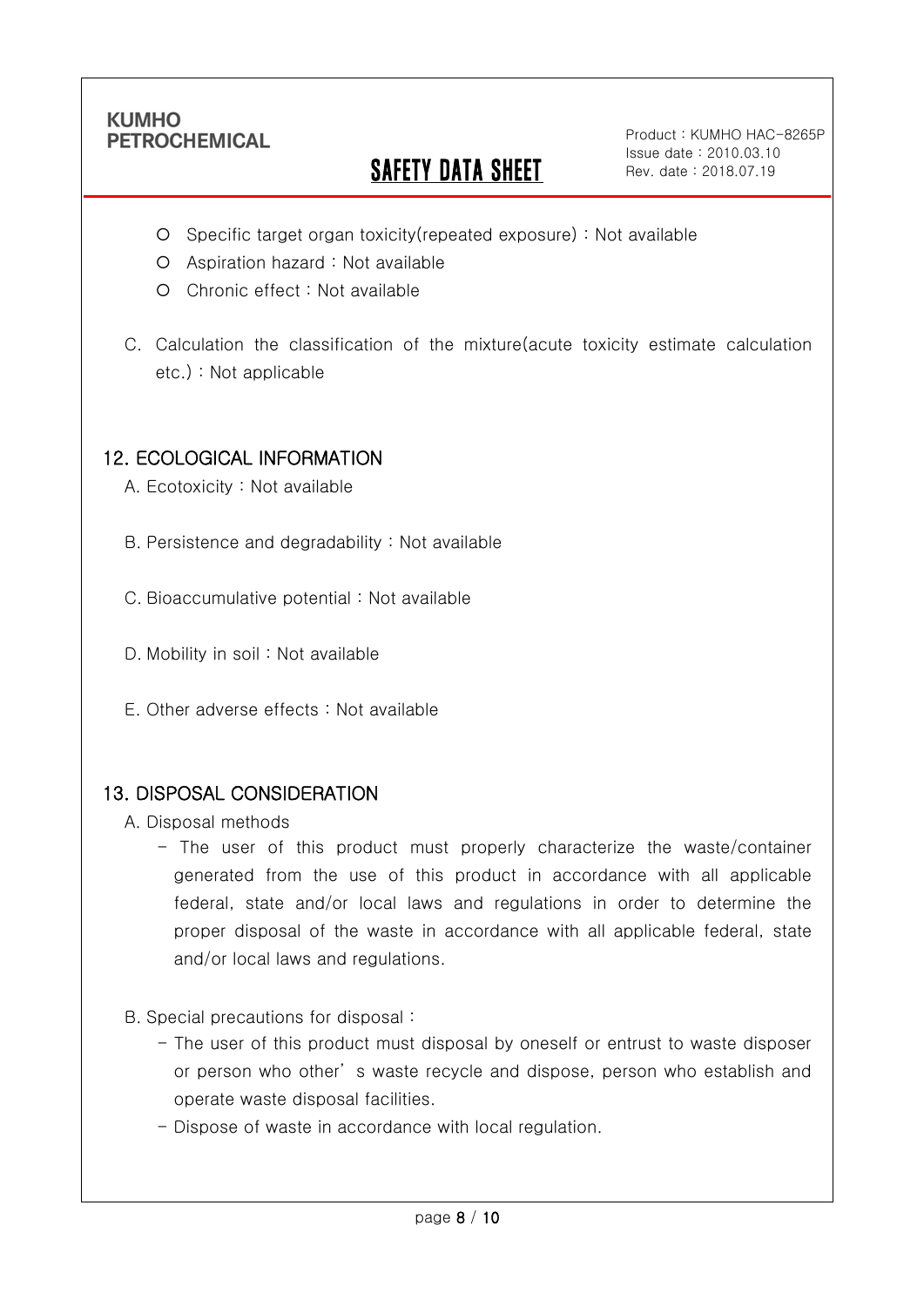Ī

# **SAFETY DATA SHEET**

Product : KUMHO HAC-8265P Issue date : 2010.03.10 Rev. date : 2018.07.19

#### 14. TRANSPORT INFORMATION

A. UN number : Not regulated for transport of dangerous goods

- B. Proper shipping name : Not applicable
- C. Hazard class : Not applicable
- D. Packing group : Not applicable
- E. Marine pollutant : Not available
- F. Special precautions for user related to transport or transportation measures :
	- 1) EmS FIRE SCHEDULE : F-A
	- 2) EmS SPILLAGE SCHEDULE : S-H
- G. IATA Transport : Not Classified as dangerous for IATA Transport

#### 15. REGULATORY INFORMATION

A. Korea Industry Safety and Health Law (ISHL) :

- $\bigcirc$  This product is not subject to the chemical for classification and labeling under ISHL Article 41.
- B. The Toxic Chemical Control Act in Korea(TCCA)
	- $\bigcirc$  This product is not classified as Toxic chemical and Observational chemical under TCCA Article 2.3. and 2.4.
	- Toxic Release Inventory(TRI) Chemicals: Not regulated
- C. Dangerous goods Safety Management Law in Korea : Not applicable
- D. US regulations
	- OSHA regulation (29CFR1910.119) : Not available
	- CERCLA section 103 (40CFR302.4) : Not available
	- $\circ$  EPCRA section 302(40CFR355.30) : Not available